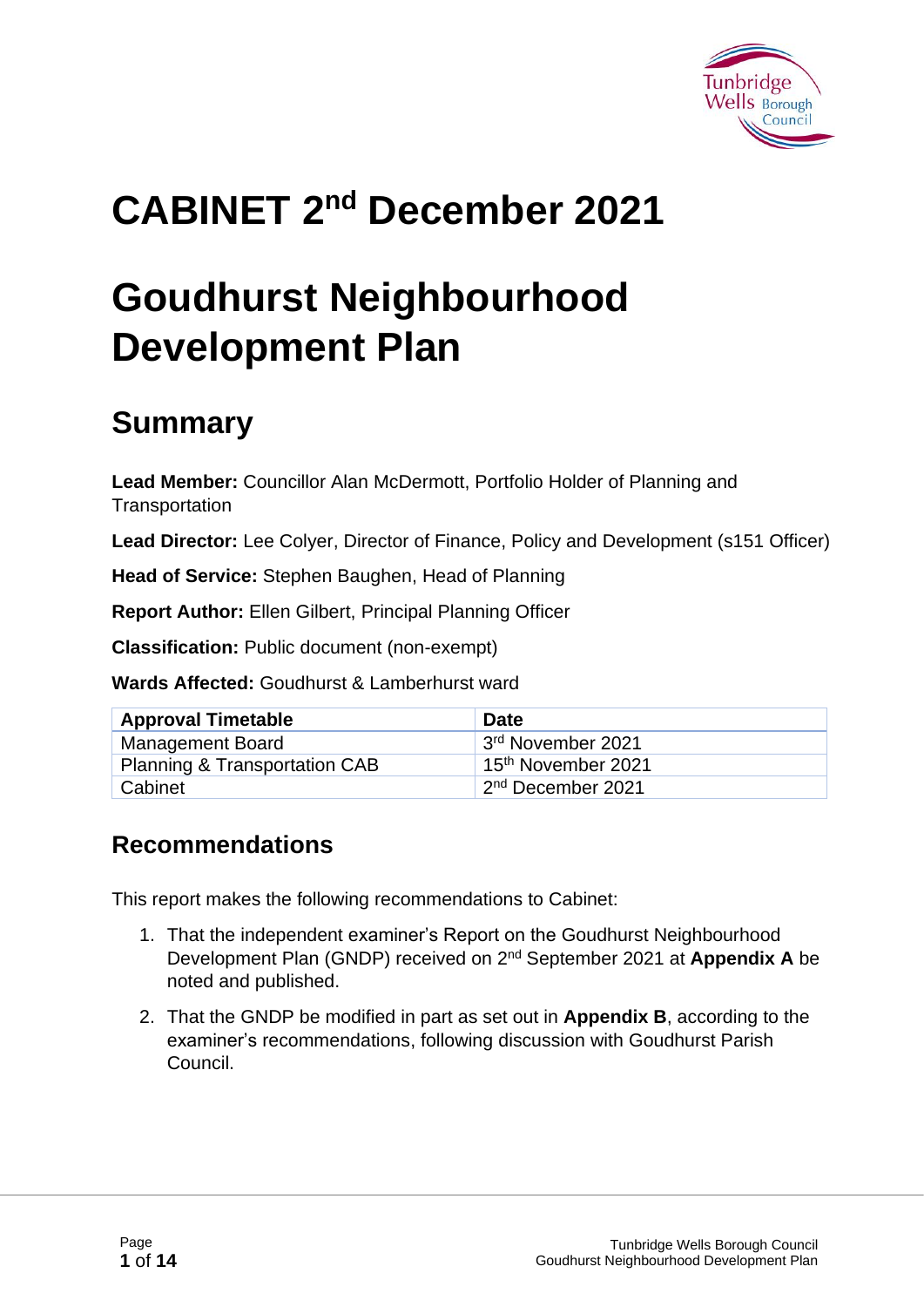- 3. That Cabinet agrees the publication of the Decision Statement at **Appendix C** and decides to progress the GNDP as set out at **Appendix D<sup>1</sup>** to referendum, to ensure the community has the final say on whether the neighbourhood plan comes into force or not. The referendum area is that of the Neighbourhood Area i.e., Goudhurst Parish.
- 4. That Cabinet recommends to Council that in the event that the referendum result on the GNDP is positive with more than 50% of the vote, the Council formally makes the GNDP as set out in **Appendix D** which will be subsequently considered at the next Full Council post-referendum<sup>2</sup>, so that it has effect as part of the statutory Development Plan for the Neighbourhood Area (Goudhurst Parish).

<sup>1</sup> The GNDP presented to Cabinet at Appendix D includes all the recommended changes following the examination, set out in the Examiner's Final Report (Appendix A), and summarised in Appendix B. The version of the GNDP included with this Cabinet Report is the Final Referendum Version. There may be some further minor presentational changes made post-Cabinet to ensure the referendum version complies with the requirements of the new accessibility regulations (The Public Sector Bodies (Websites and Mobile Applications) (No. 2) Accessibility Regulations 2018) that came into force for public sector bodies on 23 September 2018.

<sup>2</sup> Subject to report lead in times.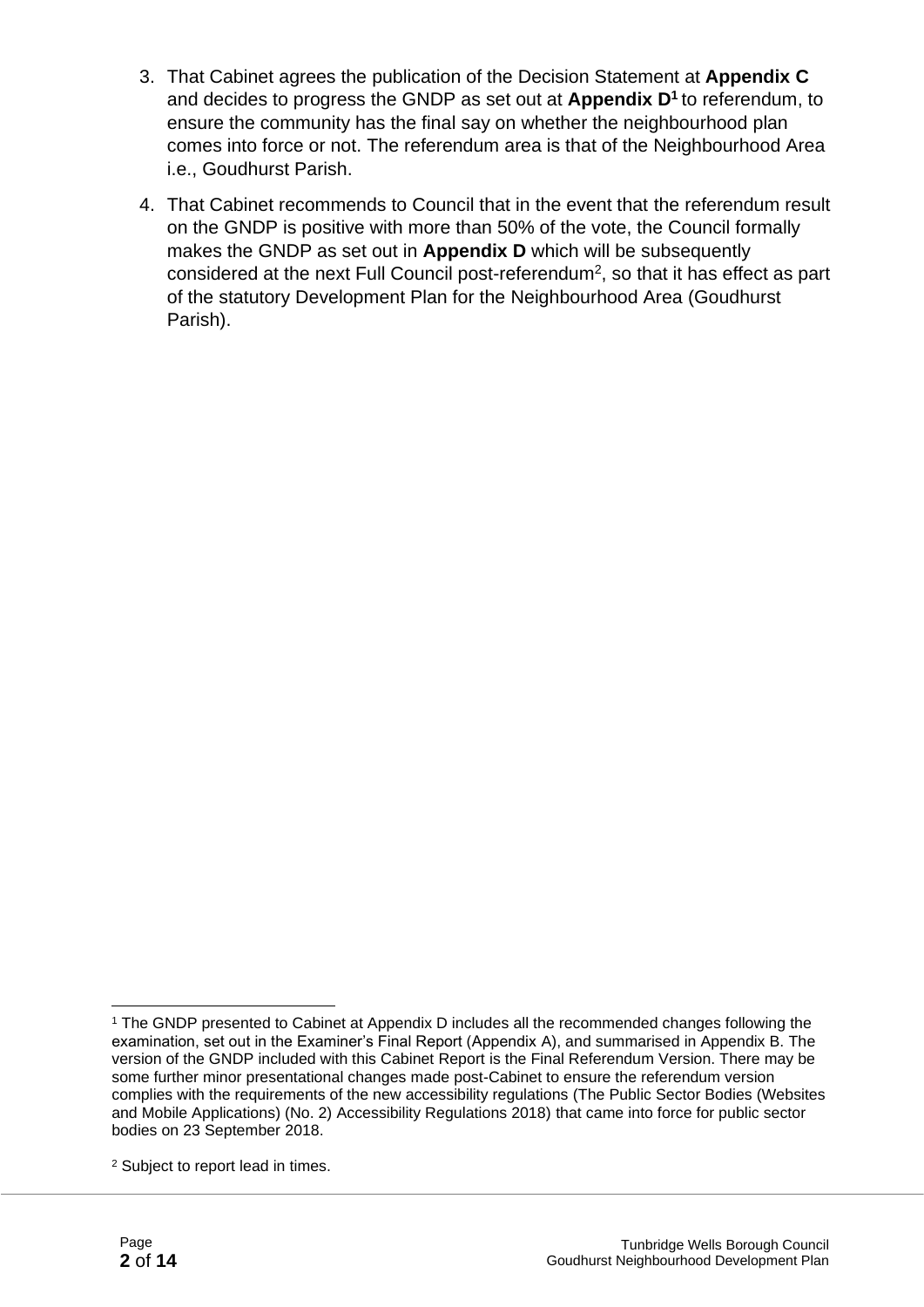

### **1. Introduction and Background**

- 1.1 The Goudhurst Neighbourhood Development Plan (GNDP) has been successful at examination, with the independent examiner recommending that the GNDP should proceed to referendum, subject to a number of recommended modifications.
- 1.2 The borough council as the Local Planning Authority is responsible for deciding what action to take in response to the examiner's recommendations. This report sets out the recommendations and the proposed amendments to be made to the GNDP, which have been made with the involvement of Goudhurst Parish following receipt and consideration of the examiner's report.
- 1.3 The examiner's recommendations in respect of a neighbourhood development plan (NDP) are different to those made by inspectors when considering local plans. Whilst neither set of recommendations is binding, in the case of a NDP instead of the requirement of meeting the test of 'soundness' a NDP must meet a 'Basic Conditions' test, providing more scope for interpretation. Whereas a borough/district/county council's acceptance of the inspector's recommendations in a local plan are necessary for soundness, in the case of the examiner's recommendations on a NDP, these are open to alternative modification so long as those modifications still result in the NDP meeting the 'Basic Conditions' test.
- 1.4 A brief overview of the neighbourhood planning process is set out in the following section of this report.

#### **Background to Neighbourhood Planning**

1.5 Details of the neighbourhood planning process can be accessed on the TWBC webpages

<https://tunbridgewells.gov.uk/planning/planning-policy/neighbourhood-plans>

- 1.6 The production of a neighbourhood development plan (or neighbourhood plan, as they are more commonly known) is the means by which a local community can take responsibility for land use planning in their area, potentially covering matters such as the location of houses, shops and community facilities, the setting of design standards for new development, or the identification and conservation of local heritage assets and green spaces.
- 1.7 Neighbourhood plans, when finally approved (and then referred to as a 'made' neighbourhood plan), become part of the development plan for the area to which they geographically apply (which in the case of this neighbourhood plan is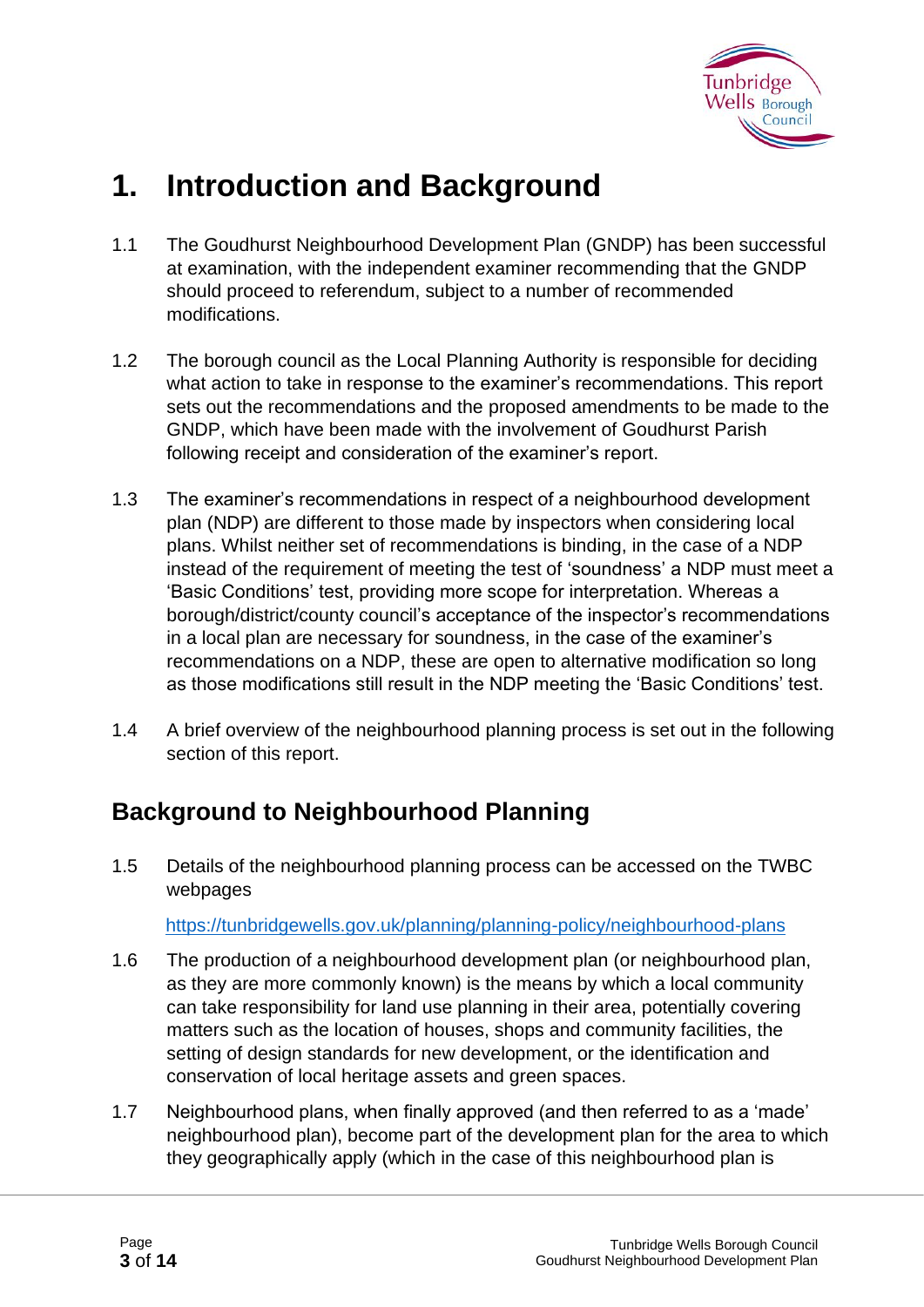Goudhurst parish), which means that they are a key document in the determination of planning applications in that area.

- 1.8 The legal context for preparation of neighbourhood plans is provided by the Localism Act 2011 [https://assets.publishing.service.gov.uk/government/uploads/system/uploads/atta](https://assets.publishing.service.gov.uk/government/uploads/system/uploads/attachment_data/file/5959/1896534.pdf) [chment\\_data/file/5959/1896534.pdf,](https://assets.publishing.service.gov.uk/government/uploads/system/uploads/attachment_data/file/5959/1896534.pdf) the Neighbourhood Planning Regulations 2012 (as amended) [https://www.legislation.gov.uk/uksi/2012/637/pdfs/uksi\\_20120637\\_en.pdf,](https://www.legislation.gov.uk/uksi/2012/637/pdfs/uksi_20120637_en.pdf) and The Neighbourhood Planning Act 2017 (as amended) [https://www.legislation.gov.uk/ukpga/2017/20/part/1/crossheading/neighbourhoo](https://www.legislation.gov.uk/ukpga/2017/20/part/1/crossheading/neighbourhood-planning/enacted) [d-planning/enacted.](https://www.legislation.gov.uk/ukpga/2017/20/part/1/crossheading/neighbourhood-planning/enacted)
- 1.9 Policies in neighbourhood plans need to be in general conformity with the strategic policies of the local plan, as well as having regard to the National Planning Policy Framework (NPPF) and any other relevant legislation.
- 1.10 The borough council has a statutory duty to assist communities during the preparation of NDPs and to take these plans through a process of examination and referendum. There are two 'made' NDPs within the borough (for Hawkhurst Parish and Lamberhurst Parish) and currently ten NDPs being prepared for a number of parish and town councils including Goudhurst.

### **2. Preparation of the Goudhurst Neighbourhood Development Plan (GNDP)**

2.1 The GNDP has been subject to the regulatory stages required under the Localism Act 2011 and the Neighbourhood Planning (General) Regulations 2012 (as amended). Details of the GNDP progression from designation to its current stage can be found on the TWBC webpages

[https://tunbridgewells.gov.uk/planning/planning-policy/neighbourhood](https://tunbridgewells.gov.uk/planning/planning-policy/neighbourhood-plans/goudhurst)[plans/goudhurst](https://tunbridgewells.gov.uk/planning/planning-policy/neighbourhood-plans/goudhurst)

- 2.2 The GNDP has been prepared for a designated Neighbourhood Area, which follows the Goudhurst parish boundary and will have a plan period from 2013 to 2033. The neighbourhood area was designated by the borough council on  $7<sup>th</sup>$ November 2016. Plan preparation by the parish council commenced shortly after that date.
- 2.3 TWBC officers have met with representatives of the parish council on a regular basis throughout the preparation of the GNDP to provide advice and support and have made comments at key stages. The parish council carried out a presubmission consultation on a draft GNDP (Regulation 14 consultation) between 5<sup>th</sup> November 2018 and 14<sup>th</sup> January 2019. At this consultation stage, a detailed response was provided by TWBC officers that included comments about how policies could be improved.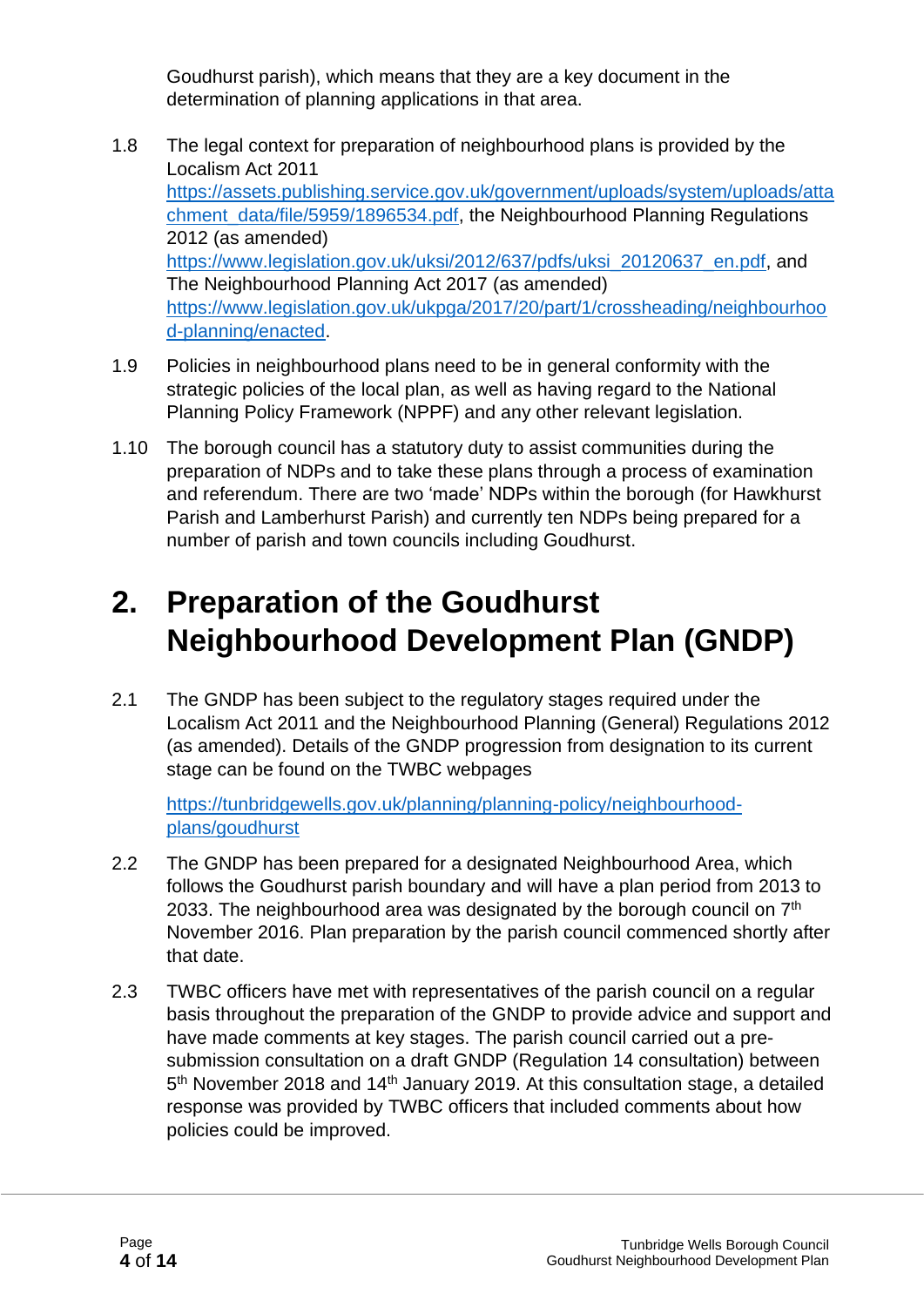The submitted version of the GNDP was published and consulted on by the borough council from 11<sup>th</sup> January to 22<sup>nd</sup> February 2021. Details can be found on the borough council webpages (link in para 2.1 above) as well as on the Goudhurst Parish Council website.

[https://tunbridgewells.gov.uk/\\_\\_data/assets/pdf\\_file/0007/382471/1610009464\\_0](https://tunbridgewells.gov.uk/__data/assets/pdf_file/0007/382471/1610009464_01GoudhurstNeighbourhoodPlanRegulation16.pdf) [1GoudhurstNeighbourhoodPlanRegulation16.pdf](https://tunbridgewells.gov.uk/__data/assets/pdf_file/0007/382471/1610009464_01GoudhurstNeighbourhoodPlanRegulation16.pdf)

- 2.4 Comments were made by TWBC to this consultation in the form of a Delegated Portfolio Holder Report, agreed by decision notice dated 22<sup>nd</sup> February 2020. [https://democracy.tunbridgewells.gov.uk/documents/s53609/Decision%20Notice](https://democracy.tunbridgewells.gov.uk/documents/s53609/Decision%20Notice%20-%20Goudhurst.pdfdated) [%20-%20Goudhurst.pdfdated](https://democracy.tunbridgewells.gov.uk/documents/s53609/Decision%20Notice%20-%20Goudhurst.pdfdated)
- 2.5 The GNDP includes policies relating to the landscape and environment, community and wellbeing, housing, business and employment, design, traffic and transport. It does not include policies that propose to allocate sites for built development. The GNDP is supported by a local evidence base.
- 2.6 Mr Andrew Ashcroft MRTPI was appointed as the independent examiner by the borough council with the agreement of the parish council and the examination of the GNDP commenced in May 2021. The examiner was appointed to assess whether the GDNP met certain statutory requirements for NDPs, known as the 'Basic Conditions'.
- 2.7 These state that NDPs should:
	- have regard to national policies and advice contained in guidance issued by the Secretary of State;
	- contribute to the achievement of sustainable development;
	- be in general conformity with the strategic policies contained in the development plan for the area;
	- not breach, and is otherwise compatible with, EU obligations (including Human Rights Act); and
	- not breach requirements of the Conservation of Habitats and Species Regulations.
- 2.8 One of the considerations in addressing these matters is whether the Plan policies support sustainable development and the three overarching objectives of the planning system (economic, social and environmental) including ensuring 'a sufficient number and range of homes can be provided to meet the needs of present and future generations' (para 8 of the National Planning Policy Framework, NPPF – 2019/2021). In addition, para 13 of the NPPF states that neighbourhood plans should support the strategic development needs as set out in the Local Plan.
- 2.9 The examiner's final report was received on  $2<sup>nd</sup>$  September 2021 and is presented at **Appendix A** to this report. It concluded that the GNDP should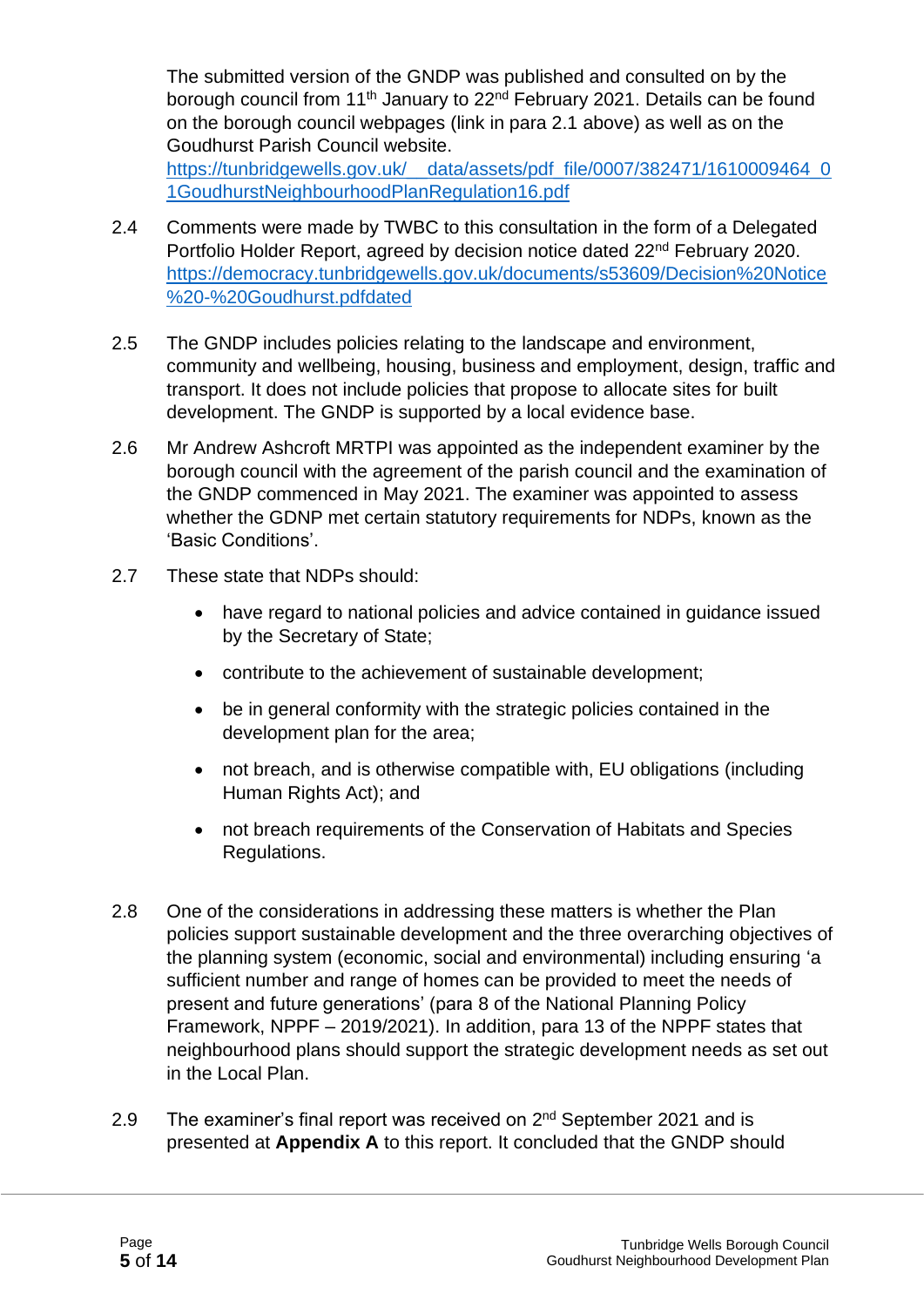proceed to referendum subject to it being amended in line with a number of recommended modifications. These modifications are required to ensure the GNDP meets the basic conditions.

- 2.10 Regulation 18 of the Neighbourhood Planning (General) Regulations 2012 (as amended) requires the local planning authority to outline what action to take in response to the recommendations of an examiner following the formal examination. The Regulations provide that where the council disagrees with the examiner's report it can make alternative modifications, subject to re-consultation and potentially a further Examination.
- 2.11 The table set out at **Appendix B** to this report presents the modifications identified as being necessary by the examiner, with a commentary to provide a background for each proposed modification.
- 2.12 The GNDP group has considered the modifications recommended by the independent examiner and has amended the GNDP in accordance with the recommendations.
- 2.13 The amended GNDP is presented at **Appendix D** to this report. This incorporates the modifications (and may be subject to further presentational changes for accessibility reasons) and is the version that is considered by the borough council prior to referendum – it is also the version that will be subject to the referendum in February 2022. This will be known as the Referendum GNDP.
- 2.14 The GNDP group provided a draft amended GNDP that was presented to P&T CAB on 15<sup>th</sup> November 2021. This has been subject to final checks by officers to ensure the modifications recommended by the independent examiner have been incorporated. P&T CAB also considered the formal Decision Statement at **Appendix C.** As set out at paragraph 2.12, modifications have been incorporated except a couple of changes minor in nature, which are in process of being done, to ensure consistency (a number of Local Green Spaces (LGS) to be removed from the LGS maps (Figures 7 & 9) to reflect the recommendations made by the examiner, and an amendment to footnote (2)). For clarity it is noted that the draft amended GNDP presented to P&T CAB on the 15<sup>th</sup> November is the version presented at Appendix D of this Cabinet report.
- 2.15 Please note (as explained in footnote (1), there may be some further minor presentational changes made post-Cabinet to ensure the GNDP fully complies with the requirements of the new accessibility regulations (The Public Sector Bodies (Websites and Mobile Applications) (No. 2) Accessibility Regulations 2018) that came into force for public sector bodies on 23 September 2018.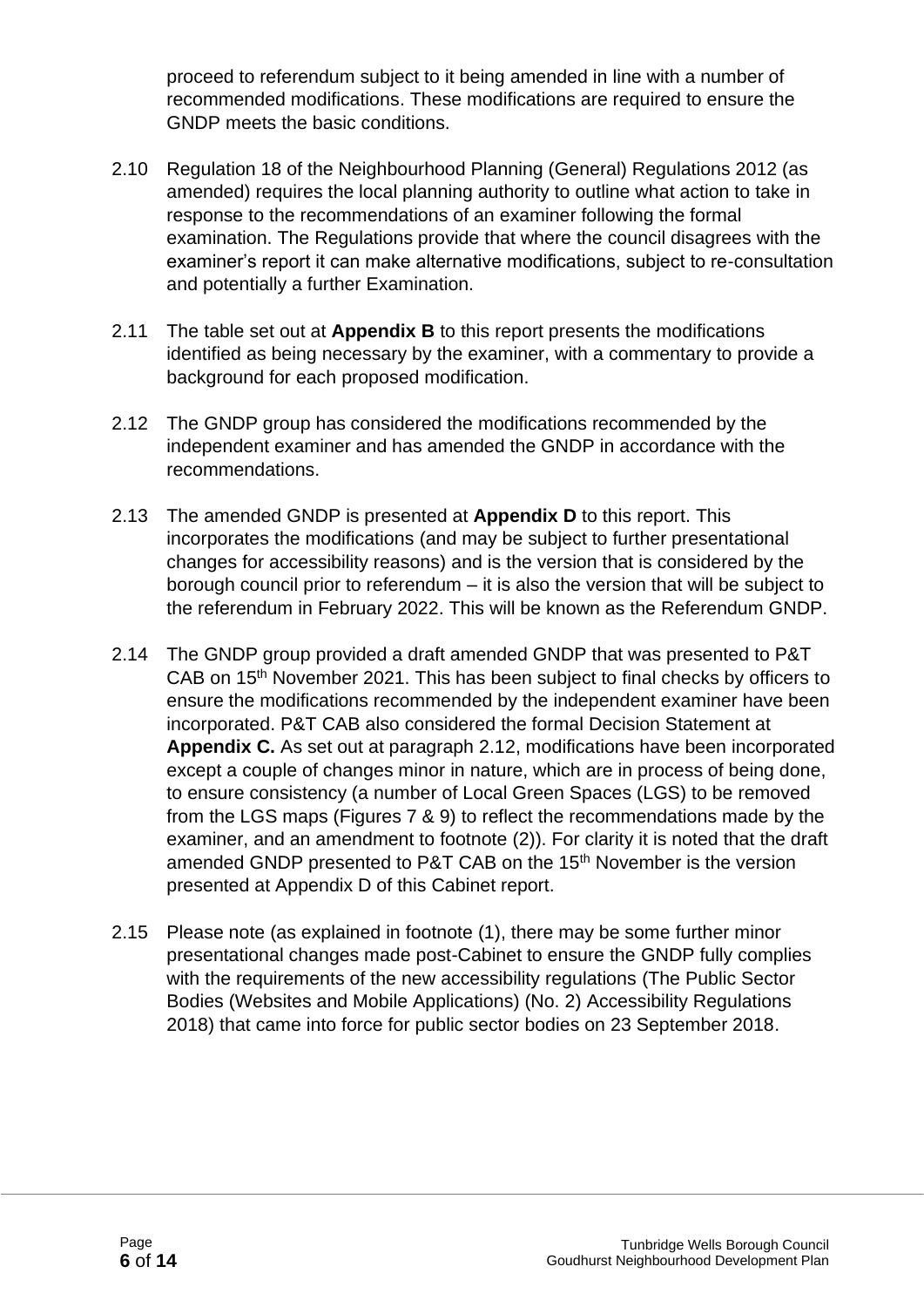### **General Conformity of the Goudhurst Neighbourhood Development Plan with the strategic policies contained in the development plan for Tunbridge Wells borough**

- 2.16 It is the case that the GNDP has been prepared with reference to the current adopted development plan for the borough. The GNDP needs to be in general conformity with strategic policies contained in the development plan for Tunbridge Wells Borough. At this time, this requirement relates to strategic policies contained in the following planning documents adopted by Tunbridge Wells Borough Council:
	- Saved policies in the Tunbridge Wells Borough Council Local Plan 2006;
	- Tunbridge Wells Core Strategy Development Plan Document 2010;
	- Tunbridge Wells Borough Council Site Allocations Local Plan 2016;
	- Kent Minerals and Waste Local Plan 2013 to 2030.
- 2.17 The GNDP also needs to be in general conformity with national planning policy as set out in the National Planning Policy Framework (NPPF) 2019 and 2021 the GNDP was prepared against the NPPF 2019 but the examiner also considered it against the 2021 NPPF.
- 2.18 In considering the Basic Conditions for the GNDP consideration was made to how the neighbourhood plan is in conformity with the emerging Local Plan, as well as the current development plan documents. It is considered that the policies included in the GNDP are in general conformity with the strategic policies contained in the adopted development plan for Tunbridge Wells Borough.
- 2.19 The independent examiner advises he has sought to ensure that the GNDP has an appropriate relationship with the emerging Core Strategy Review (the emerging Local Plan), finding that the GNDP is considered to be in general conformity with strategic policies in the emerging Local Plan (the TWBC Pre-Submission Local Plan), which once adopted will form part of the borough's development plan and will supersede the Site Allocations Local Plan 2016; the Core Strategy 2010 and the saved policies of the Local Plan 2006.

### **3. Independent examiner's report to the local planning authority and qualifying body**

3.1 The independent examiner has concluded that the GNDP, if amended in line with his recommendations, meets all the statutory requirements including the basic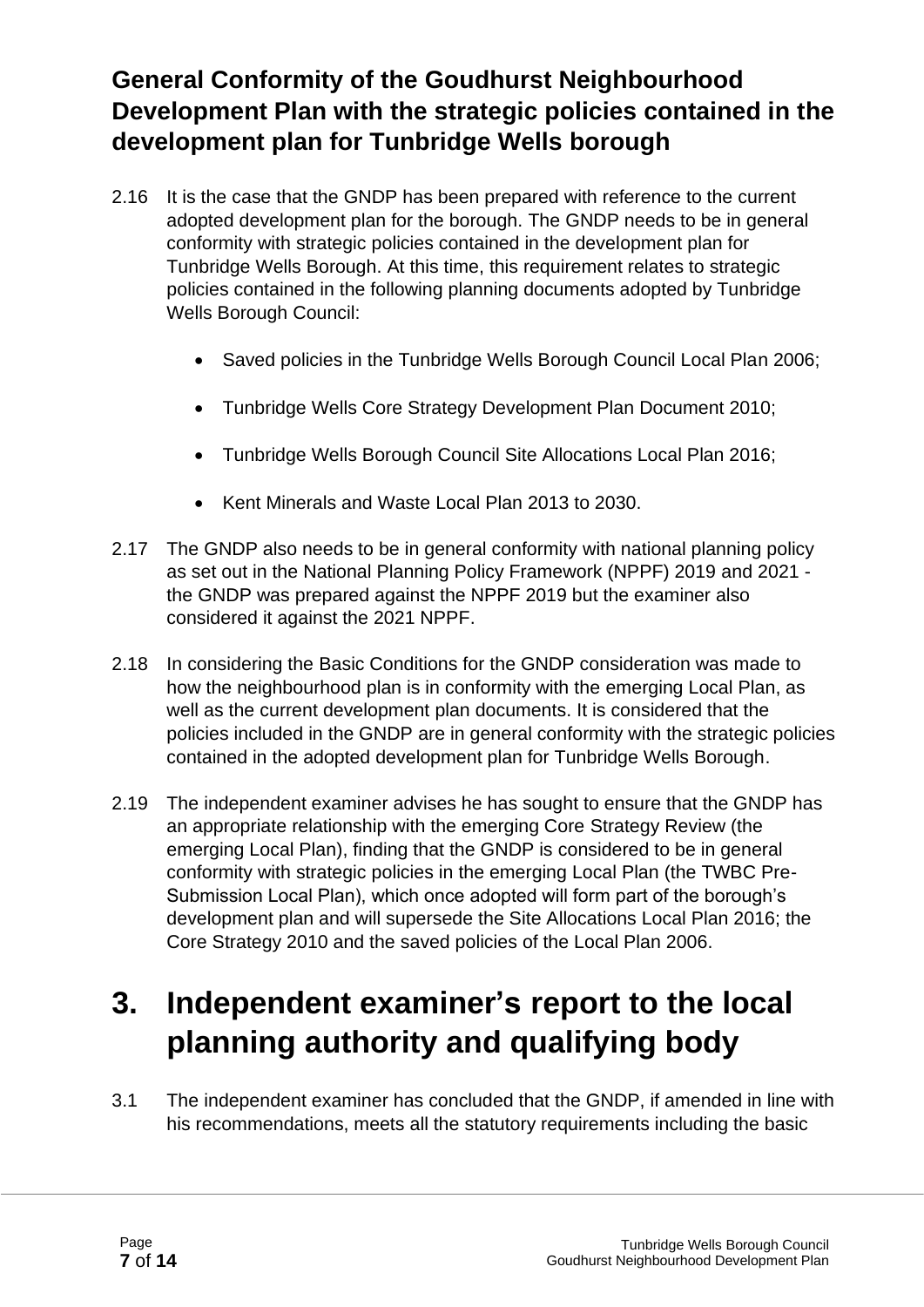conditions test and that it is appropriate, if successful at referendum, that the GNDP, as amended, be made.

- 3.2 He has therefore recommended to Tunbridge Wells Borough Council that the GNDP, as modified by his recommendations, should proceed, in due course, to referendum. The independent examiner also recommends that the referendum area should be that of the neighbourhood area i.e., Goudhurst Parish.
- 3.3 The table in **Appendix B** lists the modifications.
- 3.4 The most significant outcomes from the Examiner's Report are:
	- Removal of GNP community and wellbeing policy C3 Developer Contribution. The examiner concludes that this is not directly a policy and that it is description of a process.
	- Removal of housing policy H2 Affordable Housing. The examiner concludes that he is not satisfied that the proposed policy adds any distinctive value to the existing policy context.
	- Removal of housing policy H3 Allocating Affordable Housing. The examiner concludes that the approach of the policy (using a Community Land Trust) is not a land use matter, and neither is the eventual allocation of affordable housing.
	- Removal of design policy D5 Outside the Conservation Areas. The examiner advises that this covers the vast majority of the parish and does not provide the granular level of detail required for the wide area. The examiner considers that issues are adequately captured in other policies.
	- Removal of three Local Green Spaces from the Plan because it is considered they are not 'demonstrably special' and as such do not meet the high tests for LGS designation in the NPPF. These are:
	- LGS 102 Land located east of Goudhurst;
	- LGS AS 2 located south of LGSAS1 to the immediate south of Jarvis Lane;
	- LGS AS 20 Green Space adjacent to Lukins Rise.

#### **Next Steps**

- 3.5 The recommended modifications are reflected in the amended referendum version of the GNDP that will be subject to the referendum and which is presented in **Appendix D.** It should be noted that the referendum version of the GNDP may have some further minor presentational amendments to ensure it complies with the requirements of the accessibility regulations that came into force for public sector bodies on 23 September 2018 (The Public Sector Bodies (Websites and Mobile Applications) (No. 2) Accessibility Regulations 2018 [https://www.legislation.gov.uk/uksi/2018/952/contents/made\)](https://www.legislation.gov.uk/uksi/2018/952/contents/made)
- 3.6 The Regulations state that a Local Planning Authority must publish what action will be taken in response to the recommendations of an examiner. This is known as the 'Decision Statement' and is presented in **Appendix C**.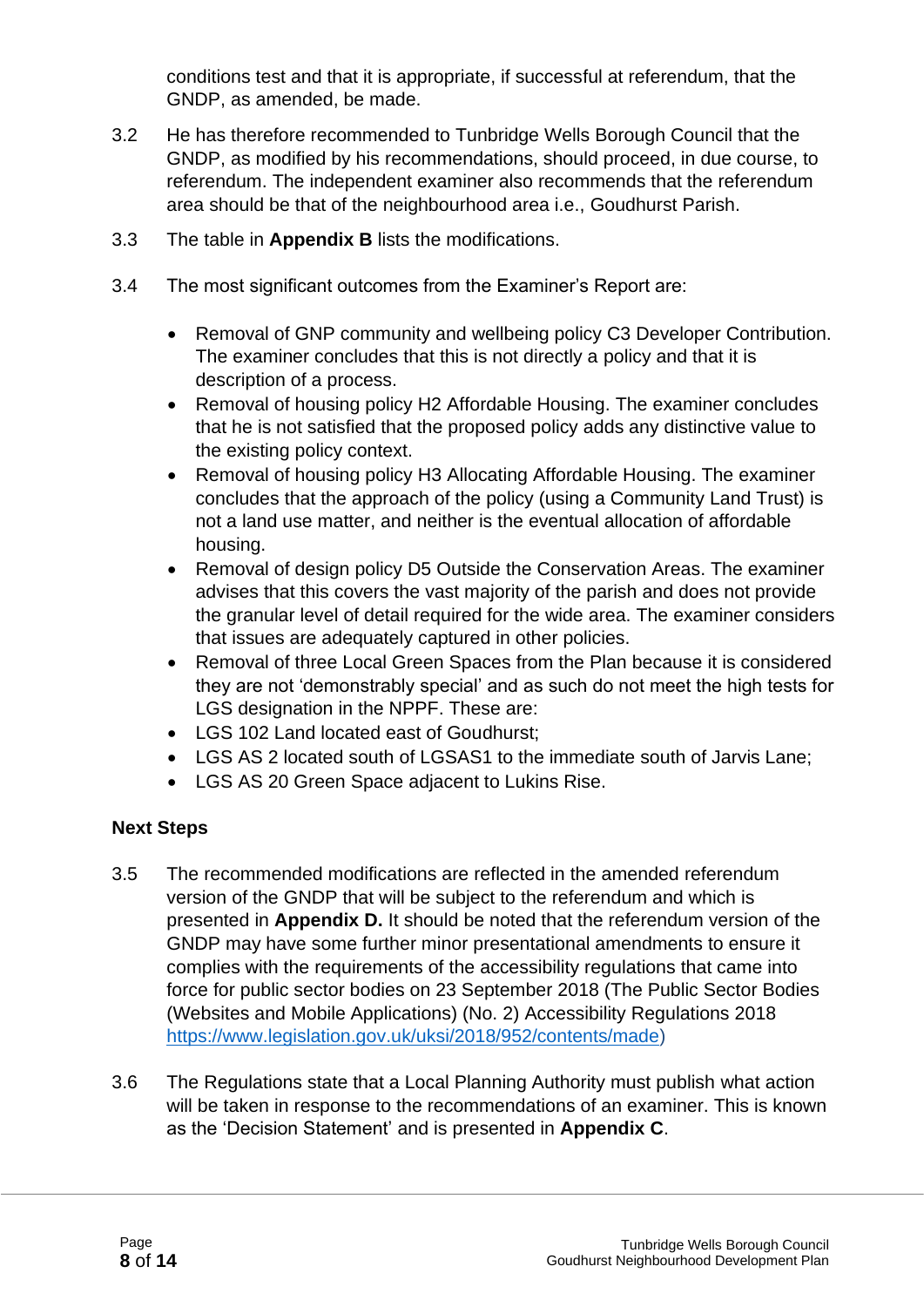- 3.7 Subject to the Cabinet decision on the recommendations in this report, the borough council will arrange for a local referendum to be held to ensure that the local community has the final say on whether the GNDP comes into force or not.
- 3.8 Planning Practice Guidance (PPG) sets out at [thttps://www.gov.uk/guidance/neighbourhood-planning--2](https://www.gov.uk/guidance/neighbourhood-planning--2) that a neighbourhood plan comes into force as part of the statutory development plan once it has been approved at referendum (that is, more than 50% of the votes cast being in favour of the draft neighbourhood plan).
- 3.9 It is the case that in these circumstances the neighbourhood plan must be made by the local planning authority (that is the neighbourhood plan is adopted). There are narrow circumstances where the local planning authority is not required to make the neighbourhood plan. These are where it considers that the making of the neighbourhood plan would breach, or otherwise be incompatible with, any EU or human rights obligations (see [section 61E\(8\) of the Town and Country](http://www.legislation.gov.uk/ukpga/2011/20/schedule/9/enacted)  [Planning Act 1990 Act as amended\)](http://www.legislation.gov.uk/ukpga/2011/20/schedule/9/enacted). Paragraph: 064 Reference ID: 41-064- 20170728
- 3.10 It is therefore requested that the Cabinet decision includes as part of the resolution 4 that in the circumstances where the referendum result is positive, that the Goudhurst Neighbourhood Development Plan can, post-referendum, go firstly to Management Board then directly to be considered at the TWBC Full Council, with a recommendation for it to be 'made'(adopted), therefore removing the other committee meetings (Planning and Transportation Cabinet Advisory Board, and Cabinet) from the post-referendum/second half of the process.

### **4. Options Considered**

- 4.1 **Option 1:** Note the examiner's report dated 2<sup>nd</sup> September and the recommended amendments, agree the Decision Statement and progress the Goudhurst Neighbourhood Development Plan to referendum.
- 4.2 The examiner praises the GNDP, identifying that the Plan has sought an inclusive approach to seeking opinions from all those concerned throughout the process and that the Plan has set out to achieve sustainable development. The examiner identifies that the wider community and Parish Council have spent time and energy in identifying the issues and objectives that they wish included in the plan – this sits at the heart of the localism agenda. The examiner praises many aspects of presentation and notes that it would sit comfortably as part of the wider development plan in the event that it was 'made'. The Plan sets out a positive vision for the future of the neighbourhood area (Goudhurst parish).
- 4.3 It is considered that it would be a missed opportunity to not progress a plan that provides the opportunity to incorporate local planning policies into the borough's development plan that reflect local needs and aspirations.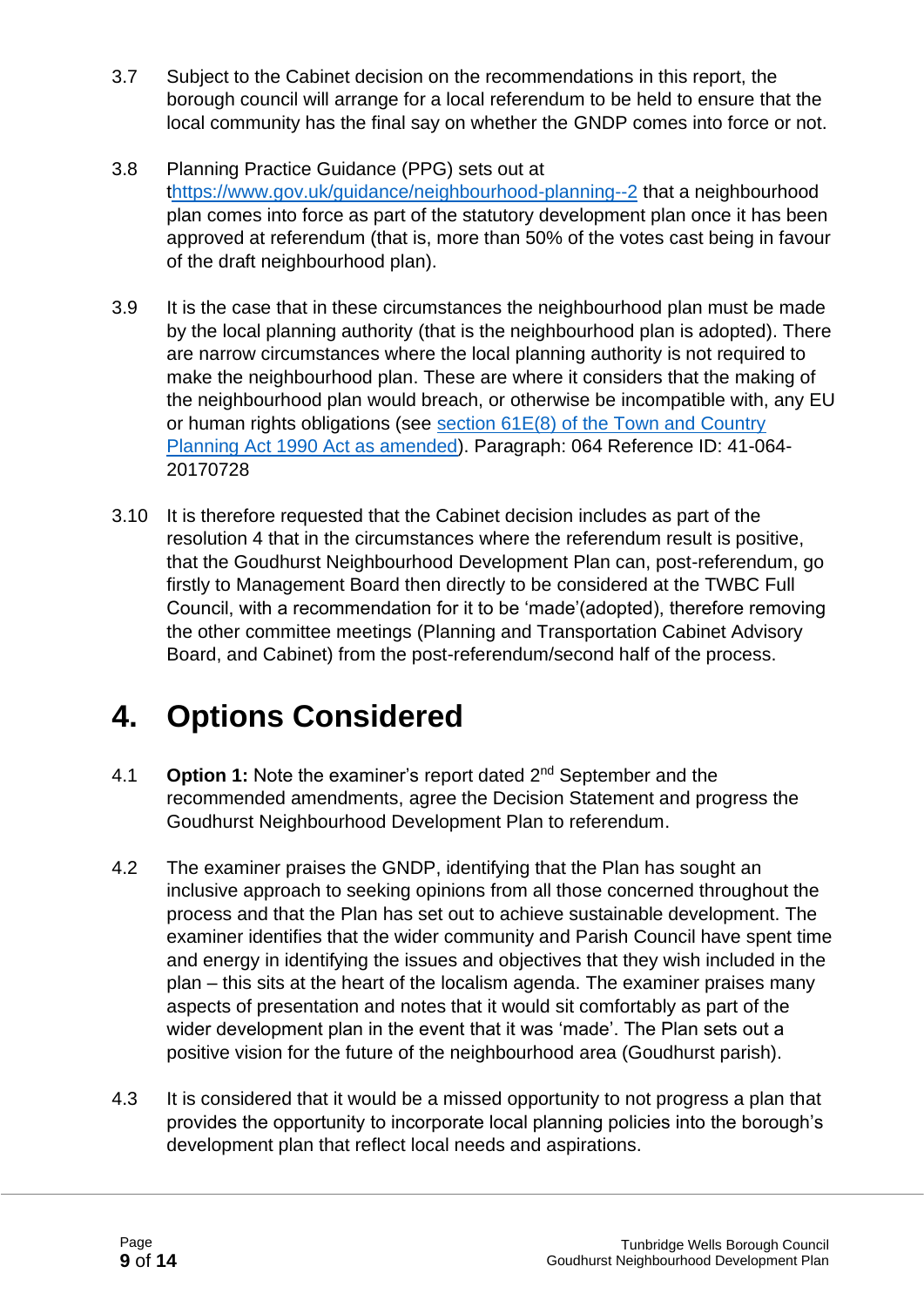- 4.4 **Option 2:** Note the examiner's report dated 2<sup>nd</sup> September 2021 and the recommended amendments, but do not agree the Decision Statement and do not progress the Goudhurst Neighbourhood Development Plan to referendum.
- 4.5 The examiner's report is largely positive, and it is considered it would be a missed opportunity to not progress a plan that provides the opportunity to incorporate local planning policies into the borough's development plan that reflect local needs and aspirations.

### **5. Preferred Option and Reason**

- 5.1 The preferred option is **Option 1:** note the examiner's report dated 2<sup>nd</sup> September 2021 and the recommended amendments, agree the Decision Statement and progress the Goudhurst Neighbourhood Development Plan to referendum.
- 5.2 This option reflects the outcome of the independent examination, the examiner's report praising the approach taken in the GNDP and which clearly sets out to achieve sustainable development. The relatively small number of amendments proposed by the examiner have been considered and agreed by the GNDP group. The referendum version of the GNDP that will be subject to Referendum (**Appendix D**) reflects this.

### **6. Consultation on Options**

6.1 If agreed by Cabinet, the Decision Statement set out in **Appendix C** be agreed and progress the amended Goudhurst Neighbourhood Development Plan presented in **Appendix D** to referendum. Option 1 above refers.

#### **Recommendation from Cabinet Advisory Board**

6.2 The Planning and Transportation Cabinet Advisory Board were consulted on 15<sup>th</sup> November and agreed to support the recommendations to Cabinet.

## **7. Implementation**

7.1 If the report recommendations are agreed by Cabinet, the Goudhurst Neighbourhood Development Plan will proceed to Referendum scheduled for the 3<sup>rd</sup> February 2022. If successful at referendum, the Goudhurst Neighbourhood Plan will be taken to Full Council on the 23rd February 2022 to be 'made' by the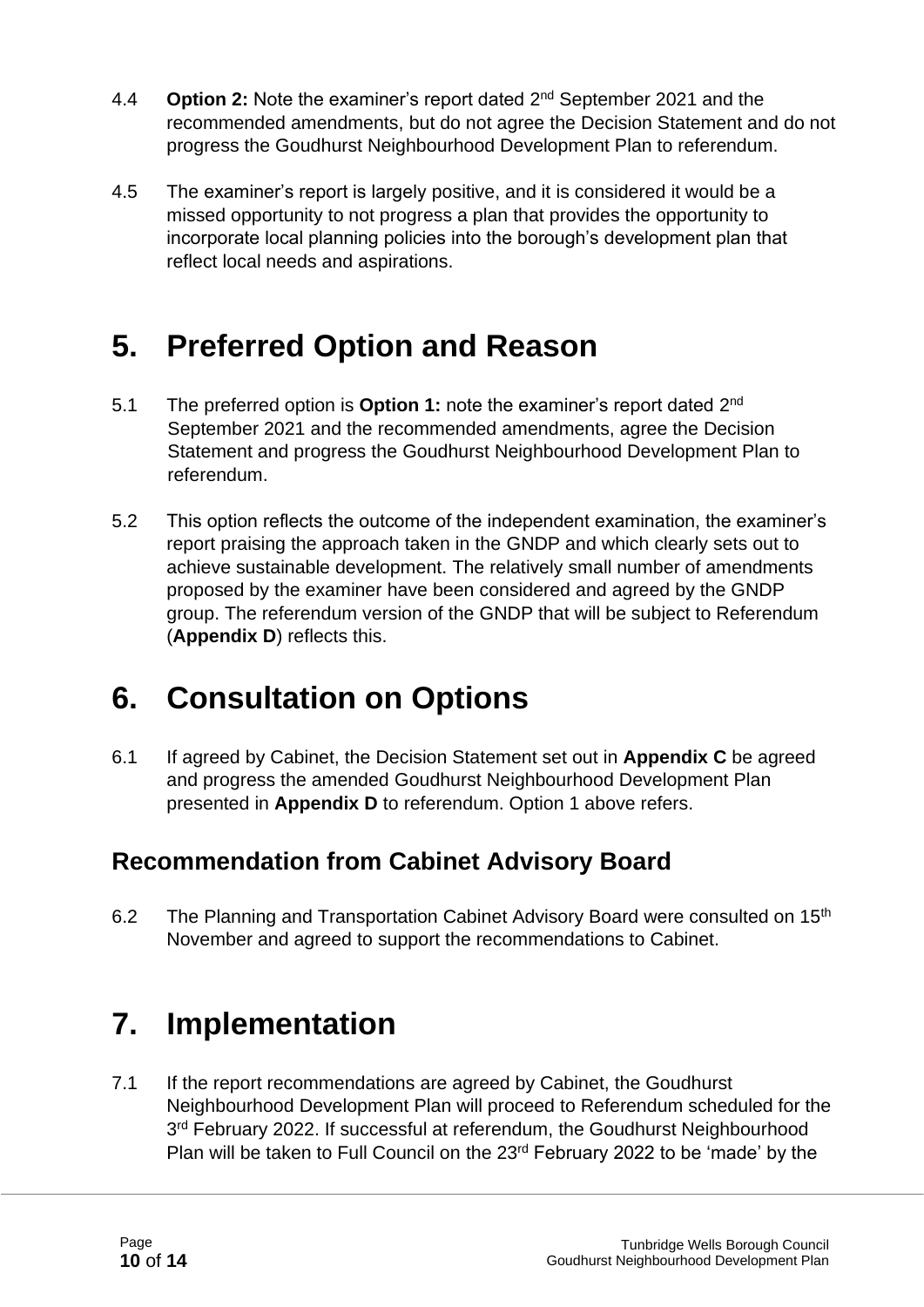Council. Once made, the Plan becomes part of the Development Plan for Goudhurst parish and will be a material consideration in future planning decisions in the parish.

### **8. Appendices and Background Documents**

Appendices:

- **Appendix A**: Independent Examiner's Report to the Goudhurst Neighbourhood Development Plan
- **Appendix B**: Table of modifications recommended by the Independent Examiner
- **Appendix C**: Goudhurst Neighbourhood Development Plan Decision Statement
- **Appendix D**: Version of the Goudhurst Neighbourhood Development Plan that will be subject to Referendum (see footnote 1).

Background Papers:

• Submission version of the Goudhurst Neighbourhood Development Plan consulted on 11<sup>th</sup> January to 22<sup>nd</sup> February 2021 and subject to independent examination

https://tunbridgewells.gov.uk/ data/assets/pdf\_file/0007/382471/1610009464\_0 [1GoudhurstNeighbourhoodPlanRegulation16.pdf](https://tunbridgewells.gov.uk/__data/assets/pdf_file/0007/382471/1610009464_01GoudhurstNeighbourhoodPlanRegulation16.pdf)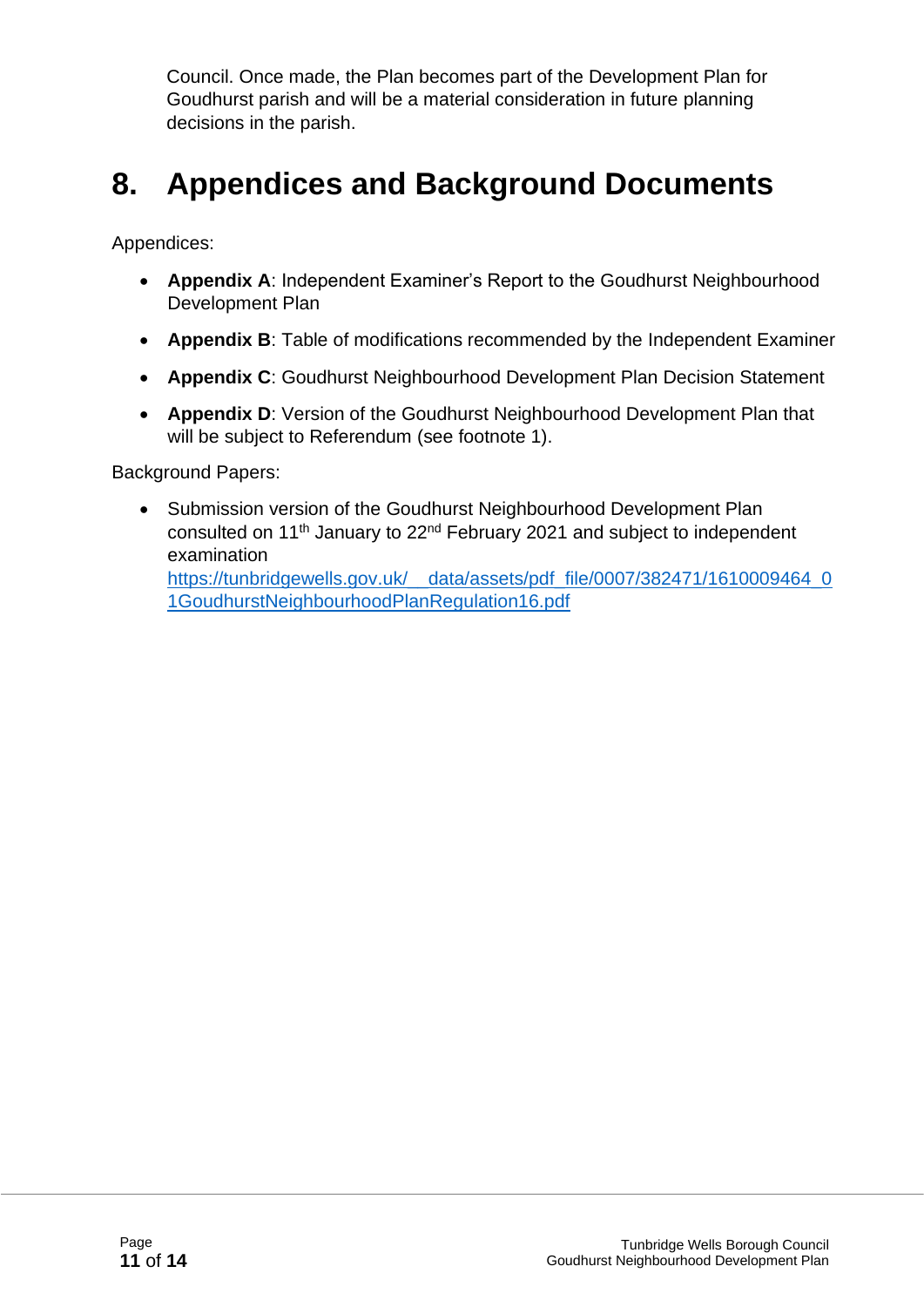

### **9. Cross Cutting Issues**

### **A. Legal (including the Human Rights Act)**

Accepting the recommendations in this report will fulfil the Council's duties under the Town and Country Planning Act 1990, as amended by the Localism Act 2011, the Housing and Planning Act 2016, and the Neighbourhood Planning Act 2017. The recommendations also comply with the Neighbourhood Planning (General) Regulations 2012 as amended.

Cheryl Parks, Mid Kent Legal Services (Planning) 14th October 2021

#### **B. Finance and Other Resources**

There is no associated cost beyond those factored into the budget of Planning Services in organising the independent examination and meeting the independent examiner's invoiced costs. Tunbridge Wells Borough Council can claim **£20,000** from the government (Department for Levelling Up, Housing and Communities) once they have set a date for a referendum following a successful examination where a neighbourhood plan has not previously been made for that area. The referendum will be carried out by the borough council.

Jane Fineman, Head of Finance, Procurement and Parking 14th October 2021

### **C. Staffing**

There are no staffing implications.

Anita Lynch, HR Manager 18<sup>th</sup> October 2021

#### **D. Risk Management**

All risks associated with this report are within the Council's current risk appetite and managed in accordance with its risk management strategy.

Stephen Baughen, Head of Planning 3rd November 2021

#### **E. Environment and Sustainability**

No environmental and sustainability implications are identified. Section 3 of the Basic Conditions Statement submitted with the Submission Goudhurst Neighbourhood Plan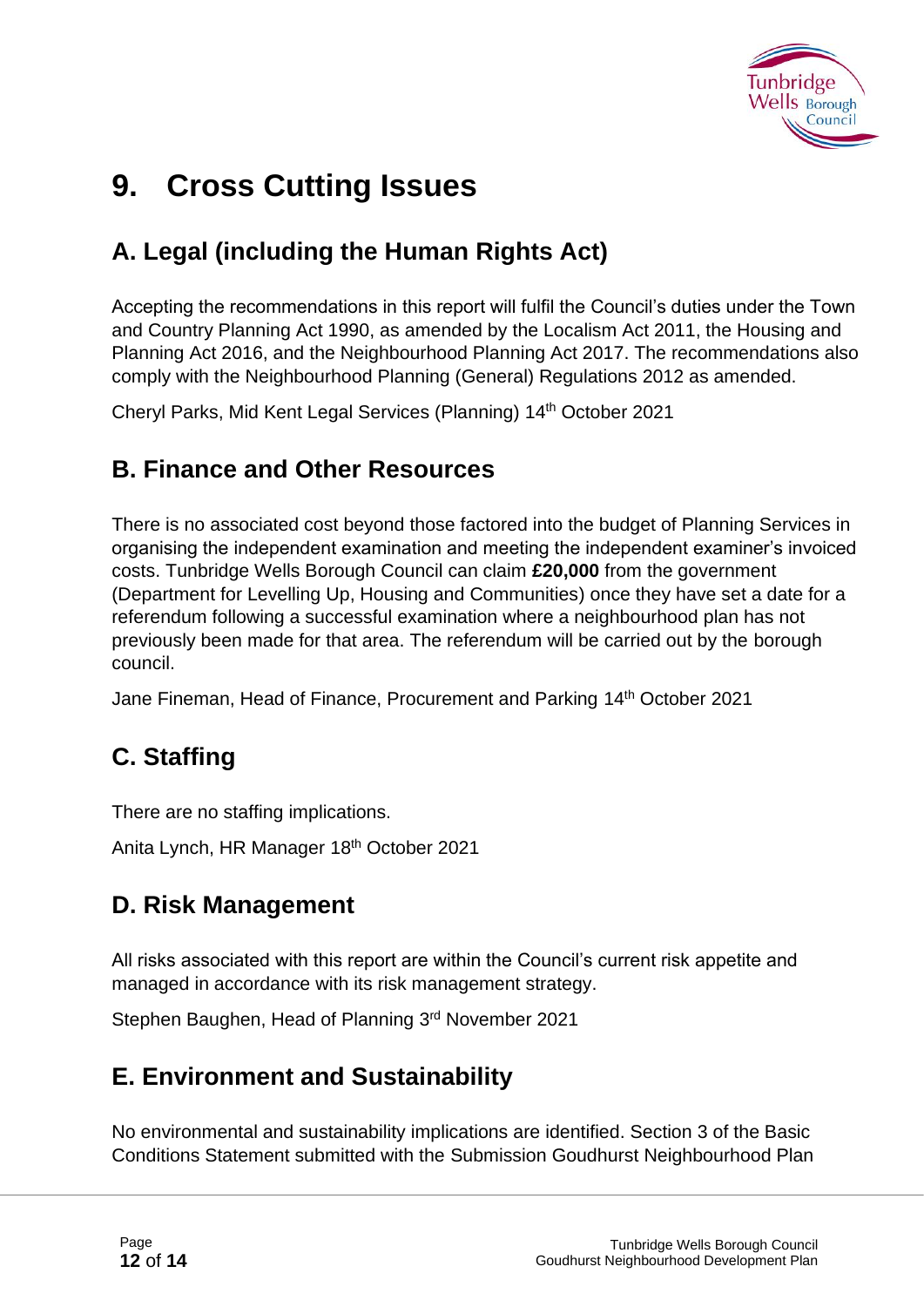provides information to demonstrate how the Goudhurst Neighbourhood Plan is in Conformity with Sustainable Development,

[https://tunbridgewells.gov.uk/\\_\\_data/assets/pdf\\_file/0009/382473/1610009471\\_02BasicCond](https://tunbridgewells.gov.uk/__data/assets/pdf_file/0009/382473/1610009471_02BasicConditionsStatement.pdf) [itionsStatement.pdf](https://tunbridgewells.gov.uk/__data/assets/pdf_file/0009/382473/1610009471_02BasicConditionsStatement.pdf) and one of the roles of the independent examiner has been to consider whether the plan contributes to the achievement of sustainable development. The GNDP (when 'made') will form part of the borough's development plan, to be read alongside the Local Plan which contains policies to support the climate and biodiversity emergency.

Stephen Baughen, Head of Planning 3rd November 2021

### **F. Community Safety**

No community safety issues arise as a result of this report

Section 17, Crime and Disorder Act 1998

Terry Hughes, Community Safety Manager 14<sup>th</sup> October 2021

#### **G. Equalities**

The decisions recommended through this paper have a remote or low relevance to the substance of the Equality Act. There is no apparent equality impact on end users. Furthermore, the Public Sector Equality Duty applies to parish councils: Goudhurst Parish Council will be responsible for demonstrating due regard to this in the production of an NDP.

Abigayle Sankey, Corporate Governance Officer 15th October 2021

### **H. Data Protection**

Representations made to the Regulation 16 consultation cannot be treated in confidence. Regulation 22 and 35 of the Town and Country Planning (Local Development) (England) Regulations 2012, as amended, require copies of all representations to be made publicly available. The Council will publish names and associated representations on its website but will not publish personal information such as telephone numbers, emails or private addresses. All representations will be forwarded for consideration by the person appointed to carry out an examination of the Plan.

There is no identified risk to individuals' interests under the General Data Protection Regulation.

Article 5, General Data Protection Regulation 2016

Jane Clarke, Head of Policy and Governance 27<sup>th</sup> October 2021